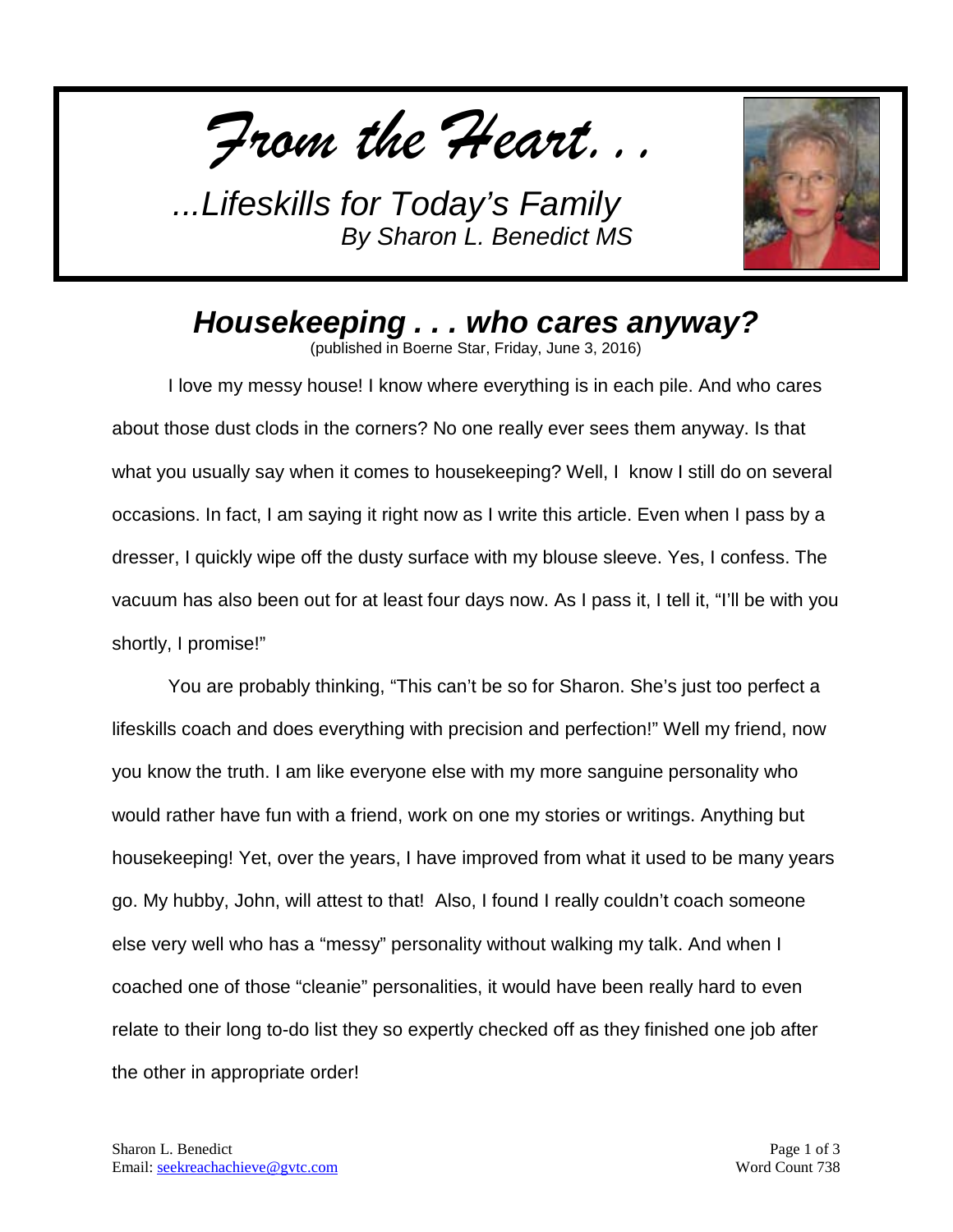Do you know there are actually different behavioral bents for us "Messies?" According to Sandra Felton, founder of Messies Anonymous, there are nine types of messies. *Perfectionist Messies* have very high standards for individual jobs. Yet, they are indecisive about approach to tasks. So, they decide not to decide. *Rebellious Messies* know what they need to do but refuse to do it. Sometimes they are determined to be independent from the way "Mom" told them to do it way back when.

*Relaxed Messies* rationalize that the world outside is hostile and home is their place to relax. So things are let go. The home then actually becomes hostile with clutter…actually making others and sometimes themselves feel unwelcome in their own home. *Sentimental Messies* believes every scrap brought home is precious and valuable. You never know when you will need it. So, the piles grow and every drawer has loads of undeveloped film of precious memories.

*Spartan Messies* cut out or lock up the things they need because it will just mean more to care for. They usually don't get rid of things just exclude them from care. Out of mind; out of sight! *Clean Messies* feel as long as things are clean they can be left out…like clean clothes in a basket, not folded; dishes washed but left out on counter. But they are clean! *Safe Messies* leave bed unmade so it can air out better. The floors are not waxed because they might slip and fall. Dishes not dried by hand because air drying is more sanitary; so they stay out. One cannot be too careful.

Then there are the *Old-Fashioned Messies* just love to do things the oldfashioned way…like scrubbing the floor on their hands and knees. *Idealistic Messies* have their heads in the clouds…great thoughts and ideas but results either don't appear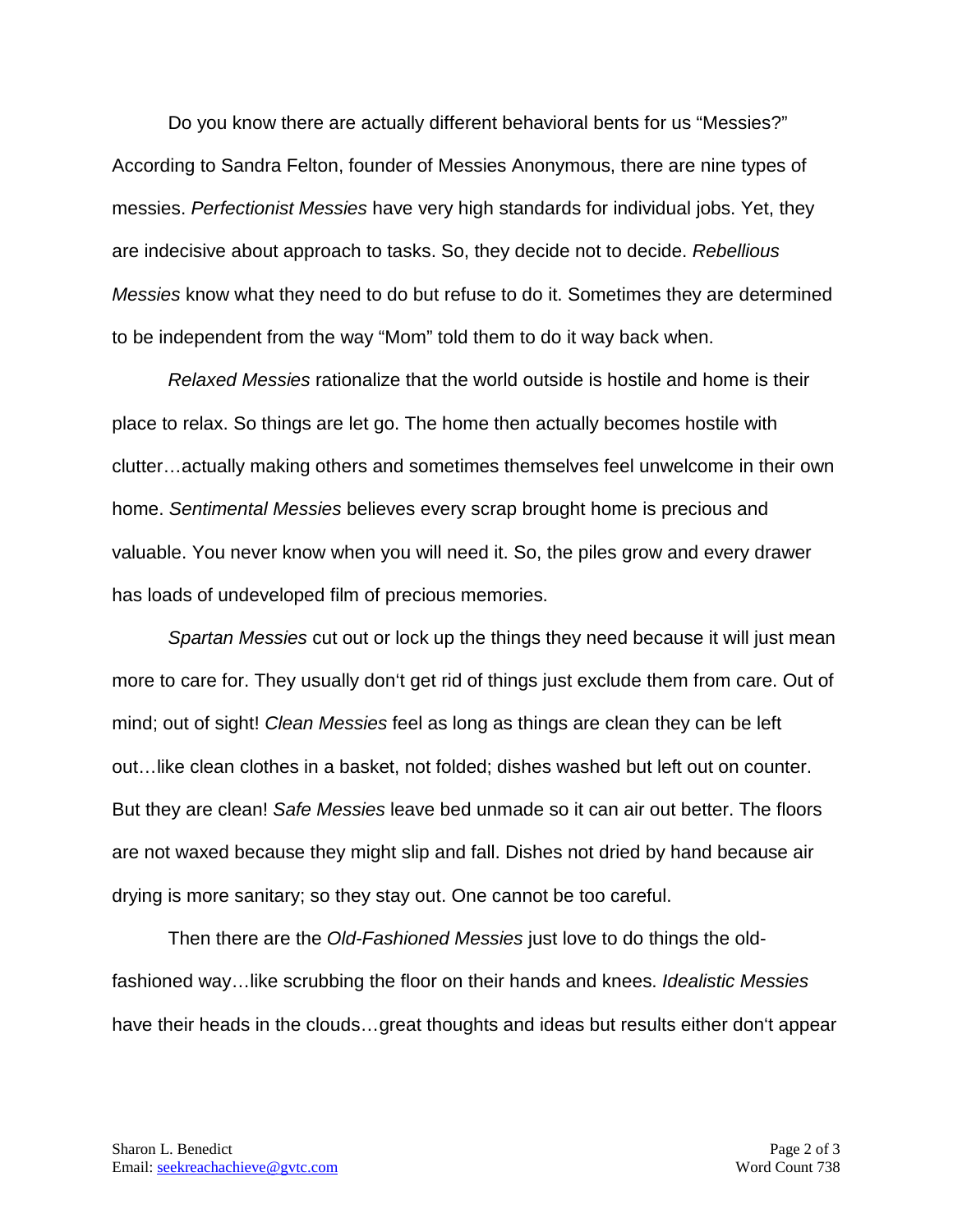or are disastrous. They are more tuned to loftier things and seldom notice the relationship between their messy home and their fading dreams.

I used to be a combination of Sentimental and Clean Messies. Fortunately for my family I am now a recovering Messie bordering on a full-fledged Cleanie. And I have no plans to make any longer lists of to-dos for me to regret not doing.

What have you discovered about yourself? Include any thoughts or desired changes in routine; and share them with family or a close friend. If you want to make any changes, start small to be easier on yourself. Commit to one desired change in the week ahead and ask someone to keep you accountable to this change. You just may find your "who cares anyway" attitude change to "I care and now enjoy my home even more." In the next article, Five Starter Housekeeping Tips will be covered.

--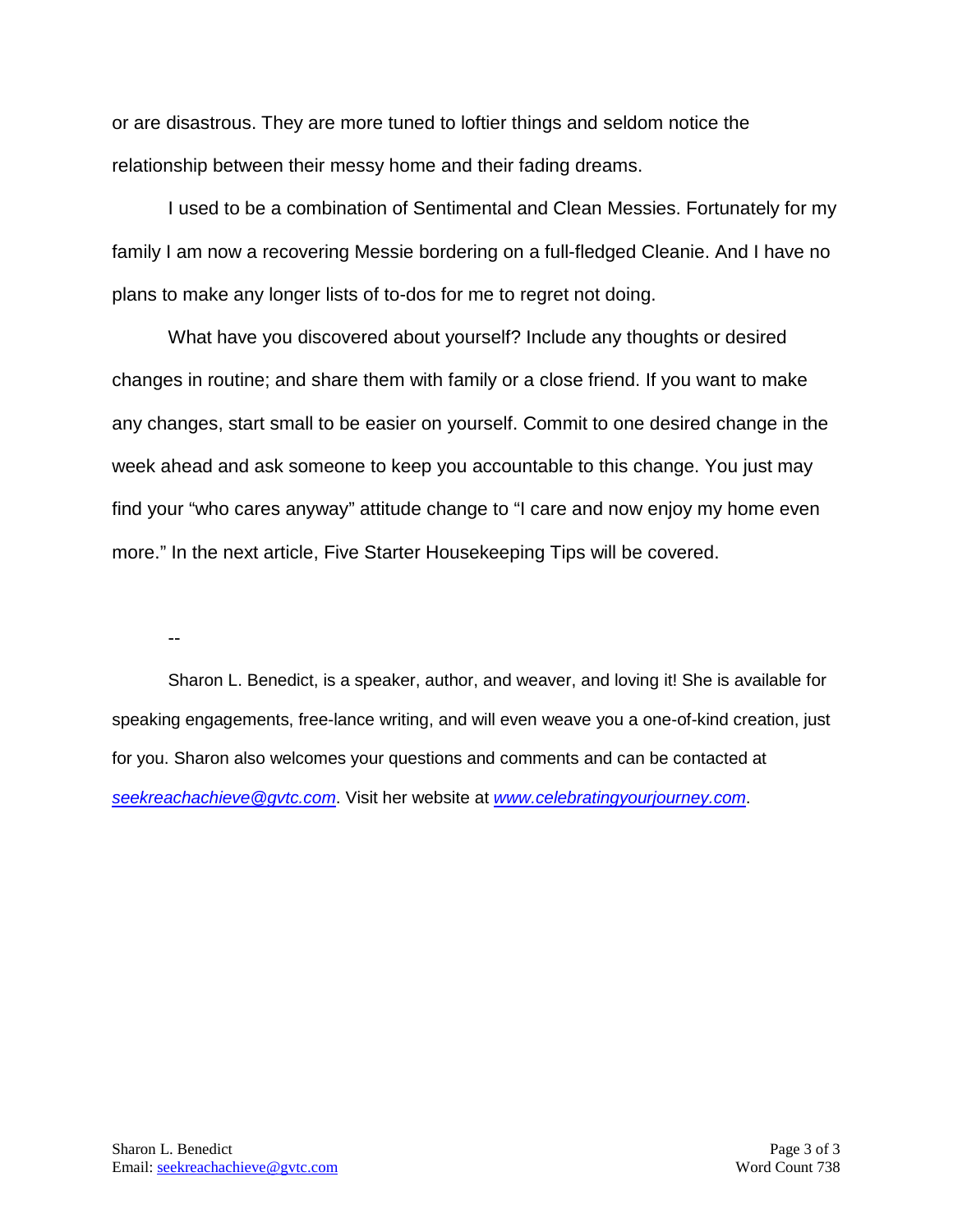*From the Heart...*



## *Housekeeping . . . tips good for you and nature, part 1*

(published in Boerne Star, Friday, June 10, 2016)

When every day seems to be filled with "to do's" from work and home, most of us simply race by a store aisle while grocery shopping, grab a cleaner, any cleaner. We then rush home to put groceries away, and pull dinner together as fast as possible. We often pick up something that we think has a decent fragrance so we won't have to tolerate that bleach or ammonia smell. Yet, we seldom don't consider what it may do to our counter tops, furniture, and our health.

The way the media flood us with ads about making sure your home is free of germs, along with the news picking up on Center for Disease Control alerts, can get anyone anxious about protecting house and home. Yet, the downside for some can result in phobias ruling each day.

According to Mayo Clinic [\(http://www.mayoclinic.org/diseases-conditions/\)](http://www.mayoclinic.org/diseases-conditions/), "A phobia is an overwhelming and unreasonable fear of an object or situation that poses little real danger but provokes anxiety and avoidance. Unlike the brief anxiety most people feel when they give a speech or take a test, a phobia is long lasting, causes intense physical and psychological reactions, and can affect your ability to function normally at work or in social settings."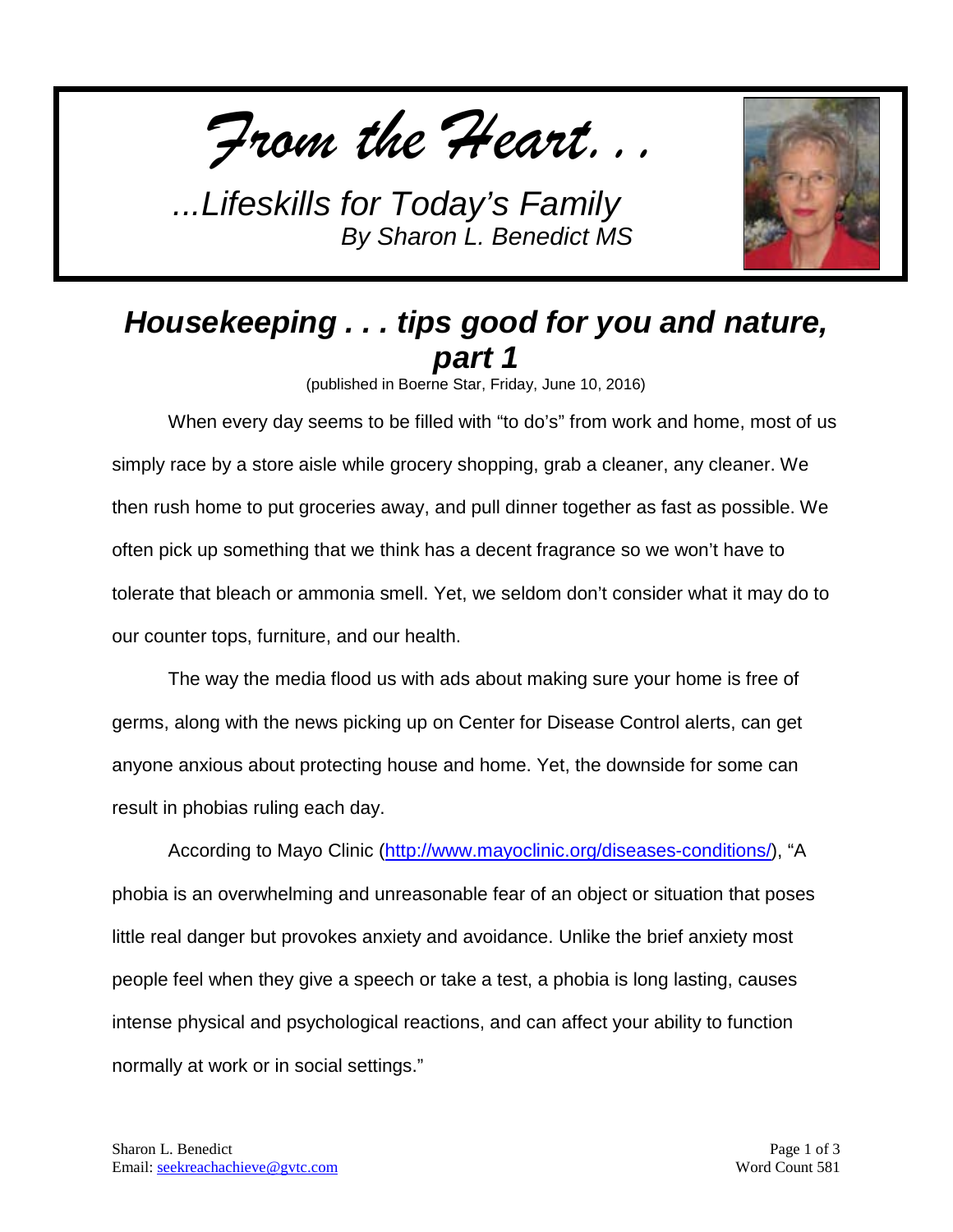About 8.7% of the US population suffers from a variety of phobias, with about 23% of those cases being severe, as reported by the National Institutes of Mental Health's noted in their article, "Specific Phobia Among Adults." The good news is most phobias are quite treatable and can free one from a debilitating life of misery.

Germs are everywhere including on our body. They exist in the form of bacteria, viruses, fungi, and protozoa. Yet, keep in mind some germs, like bacteria, are not all bad. Some bacteria are good for our bodies — they help keep things in balance. Some stimulate our body's immune system to do its job. Good bacteria live in our intestines and help us use the nutrients in the food we eat and make waste from what's left over. We couldn't make the most of a healthy meal without these important helper germs! Some bacteria are also used by scientists in labs to produce medicines.

For those of us who haven't gone over the germ cliff yet, let's see if these five starter housekeeping tips will bring some balance to your everyday cleaning chores and life.

Tip 1 - The Simple Solutions = use soap, vinegar, lemon juice, baking soda, salt. You can get a variety of cleaning recipes from this Good Housekeeping link, [http://www.goodhousekeeping.com.](http://www.goodhousekeeping.com/) Create your own glass window cleaner, scrubs, etc. And yes, some include bleach or ammonia for those of us who don't shy away from a few harsher items. Earth Easy link also have some formulas you may want to try, [http://eartheasy.com/live\\_nontoxic\\_solutions.htm](http://eartheasy.com/live_nontoxic_solutions.htm) .

But no matter how these products are considered nontoxic, always consider your own condition and preferences; and always test out the formulas on some other surface other than your precious tabletops, counters, flooring, etc. This will insure your home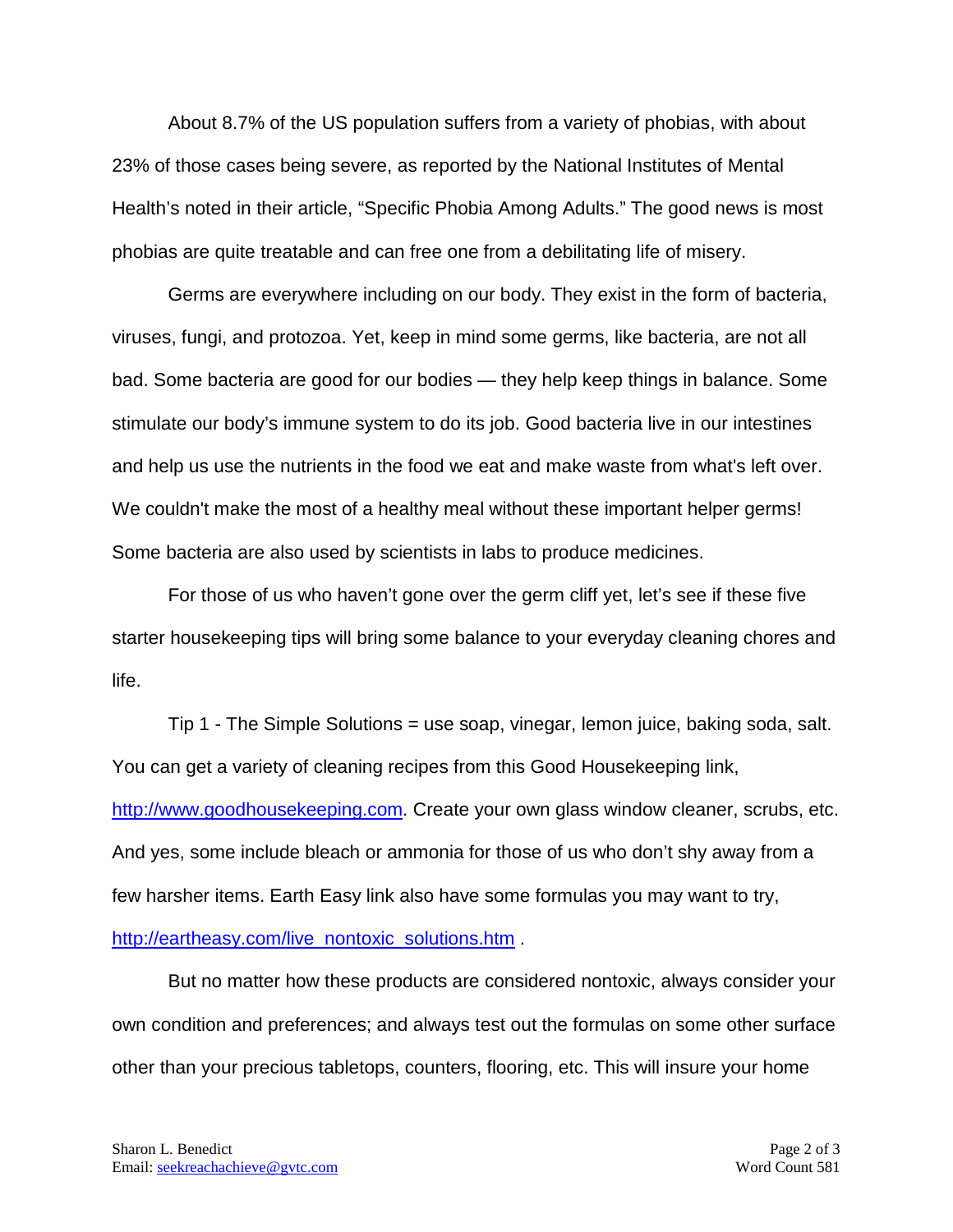surfaces will be able to handle those formulas. And by all means open your windows to bring in fresh air not only while you clean but often when your home needs some refreshing ala natural! The next article will continue with Tip 2.

--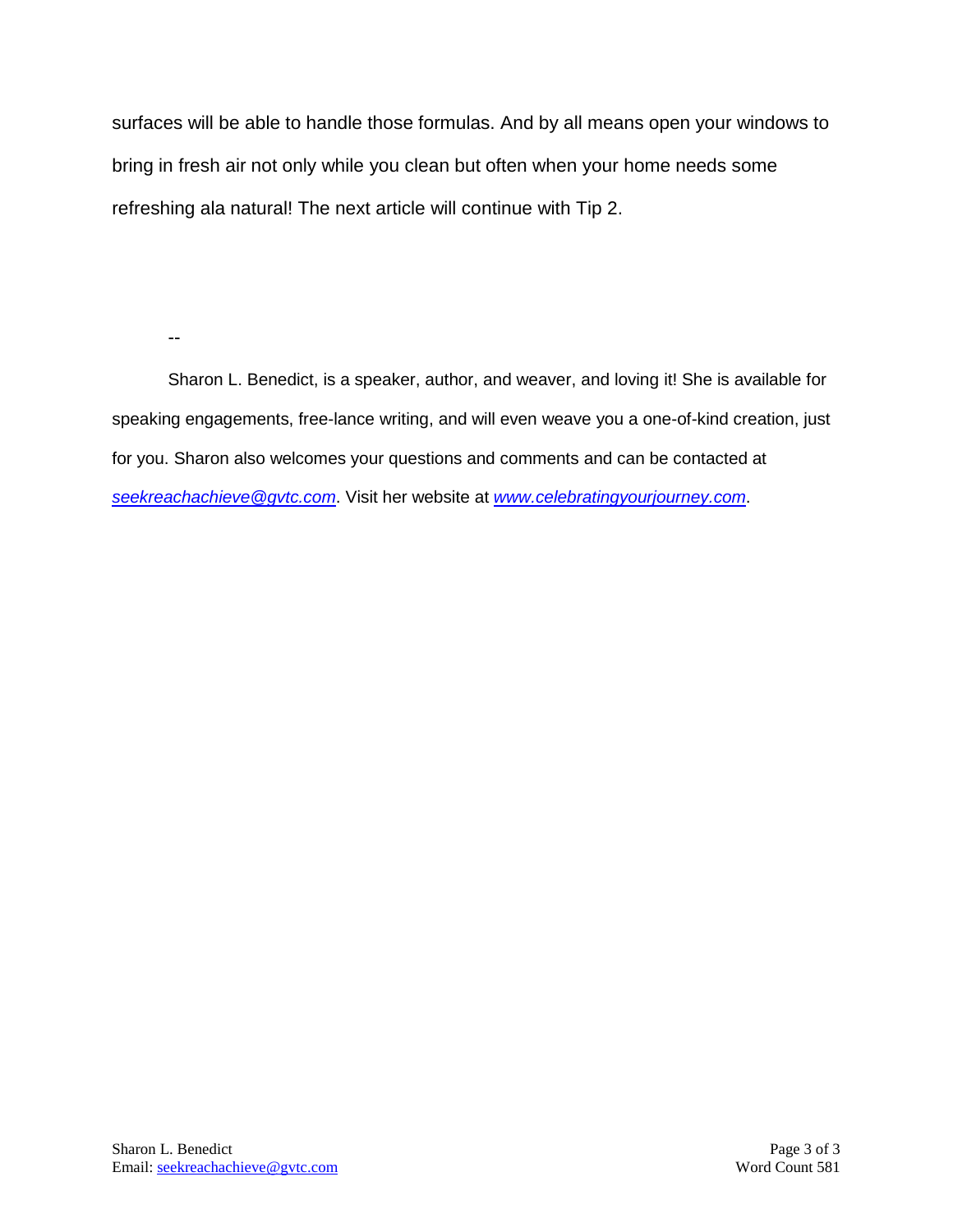*From the Heart...*



## *Housekeeping . . . tips good for you and nature, part 2*

(published in Boerne Star, Friday, June 17, 2016)

At the end of previous article I gave you a hint at what Tip 2 would be as you go about one of your least favorite tasks, housecleaning. Tip 2 is "Open your windows to routinely air out house and clean all filters.

We all know there are indoor as well as outdoor pollutants. The question is "How do I keep a balance inside my home that is healthy for my family and good for the outdoors too?" According to Denise Mann, *Having a Bad Air Day? Improve Your Indoor Air Quality* (WebMD Feature article), "'Indoor air quality can be worse than outdoor air quality in almost every case,' says William J. Calhoun, MD, professor of medicine and vice chair of the department of medicine at the University of Texas Medical Branch in Galveston."

Mann continues to quote Calhoun with a question. "What could be polluting the air in your home? The pollutants that lurk outdoors can be found indoors as well, where they can and do join forces with other irritants. Those can include fumes from combustion devices and gas-fired appliances, not to mention allergens such as pet dander, house dust mites, and mold, Calhoun says."

Calhoun includes space heaters, ranges, ovens, stoves, furnaces, fireplaces, and water heaters that emit gases and particulates in the air. Then add your pets, house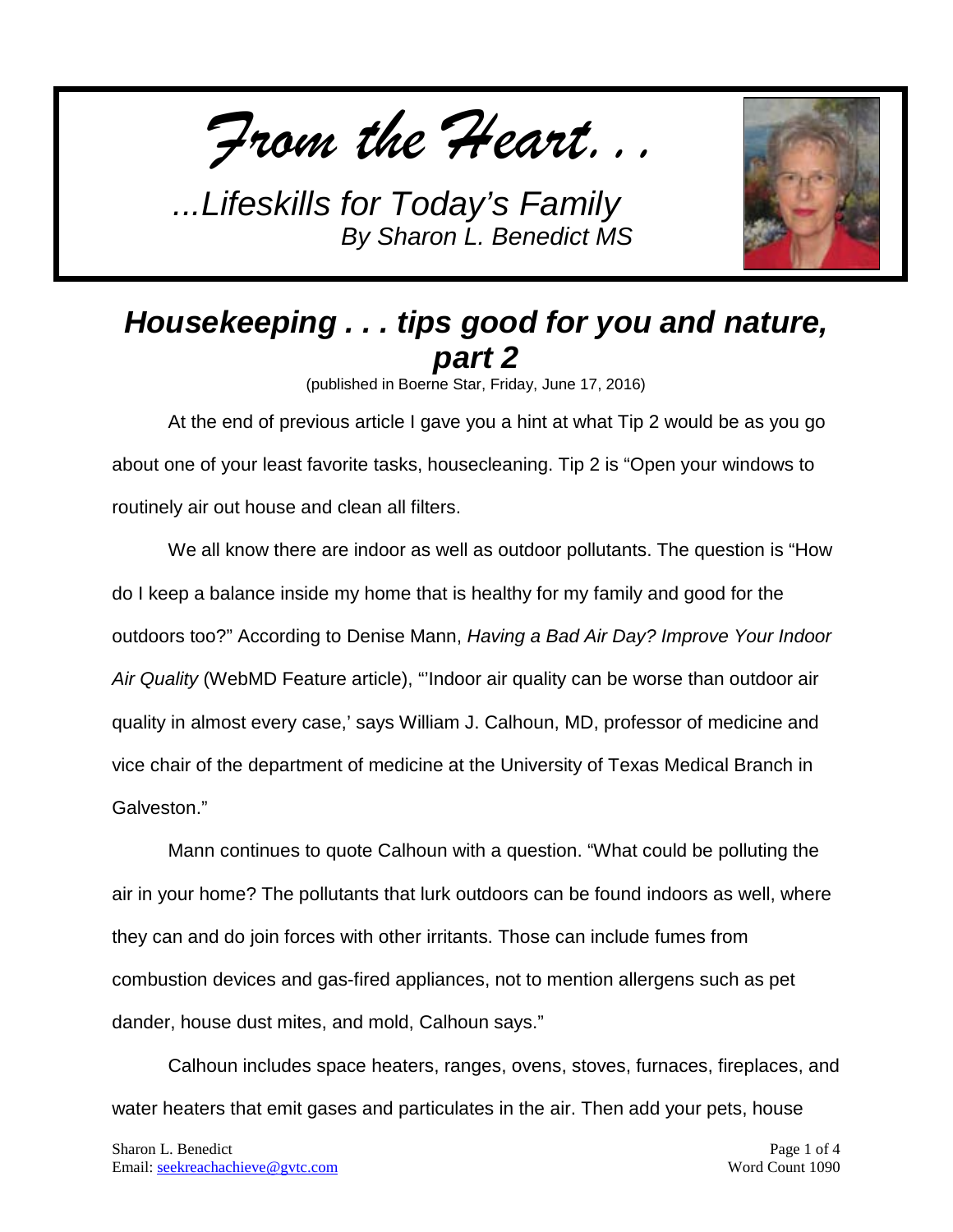dust mites, and more. When you have chronically poor air quality inside your home, a variety of symptoms can surface, such as coughing, chest tightness, sore throat, watery or itchy eyes, shortness of breath, headaches, longer lasting colds, bronchitis, possibly a full-blown asthma attack, says E. Neil Schachter, MD, the medical director of respiratory care at Mount Sinai Medical Center in New York.

Schachter offers three steps to better indoor air quality. First, **Increase ventilation in your house**. He adds that we either keep our windows tightly shut or swing them all open. Neither is a solution by itself. Only a very few of us living in a pristine air environment. He adds that "Outdoor air contains by-products of gas emissions from cars and trucks, industrial pollution, as well as dirt and mold." He advices a "trickle ventilation" solution by using ". . . 10-inch high screen with extra filters . . . It adjusts to most windows and allows fresh air in, helps escort indoor pollutants out."

Although I open our windows on a regular basis, this trickle ventilation solution seems to be a good compromise for wherever we may live. And for those who live in the Texas Hill Country and have trouble with cedar and other pollens, this solution may make all the difference, particularly if you definitely do not want to move someplace else. There is always a risk that the someplace else will introduce you to other pollutant problems you never had before. So, trying to make the most of where you live seems to be the easier way.

Step 2 is to **Turn on the AC**. Use an air conditioner in the summer, Schachter says "Many pollutants are water-soluble, and as air conditioners remove water from the atmosphere, they remove these pollutants, . . . Air conditioners also remove pollen and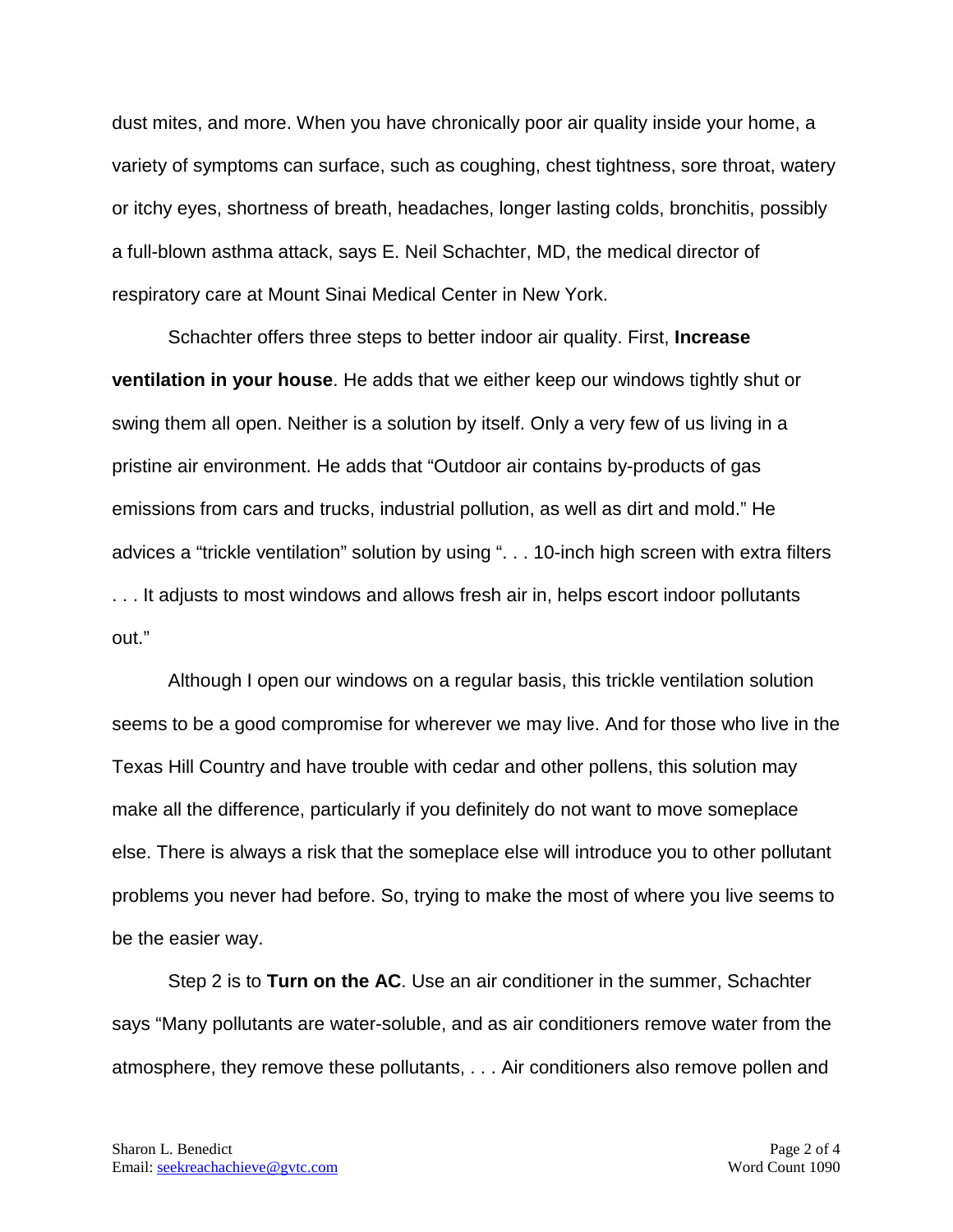particulate matter." Step 3 is **Install a HEPA (high-efficiency particulate air) filter**. The air conditioner can be even more effective with a disposable HEPA filter.

For many homeowners and builders, having what is called "tight construction" is preferred. Healthy House Institute, *Tight Houses: A Healthy Idea*

[\(http://www.healthyhouseinstitute.com\)](http://www.healthyhouseinstitute.com/), provides some perspective on having a tightly constructed home. They consider that "Most new houses today are too tight to give you the amount of fresh air you really need, but too loose to keep pollutants out effectively." HHI offer three categories for tight construction: things inside the living space, things outside the living space, and the people in the house.

HHI continues, "To minimize the impact of air pollutants, you have three choices . . . **Eliminate, Separate, Ventilate**: These are the three basic principles of a healthy house."

To eliminate means to assess anything your family may have problems with and eliminate them from the indoor environment. When deciding to build a home, consider all the materials being used. Are they ok for your family's health, such as paint, flooring, insulation, cabinet finishing, furniture, cleaning products?

To separate means, according to HHI, building a tight house can eliminate some of the problems, such as radon from the soil, mold in the crawl space, automobile exhaust, pesticides from your neighbor's fruit trees.

To ventilate means you are dealing with ". . . metabolic pollutants released by the people or animals in the house. [Ventilation can also dilute the concentration of pollutants released by materials found indoors that can't easily be eliminated, such as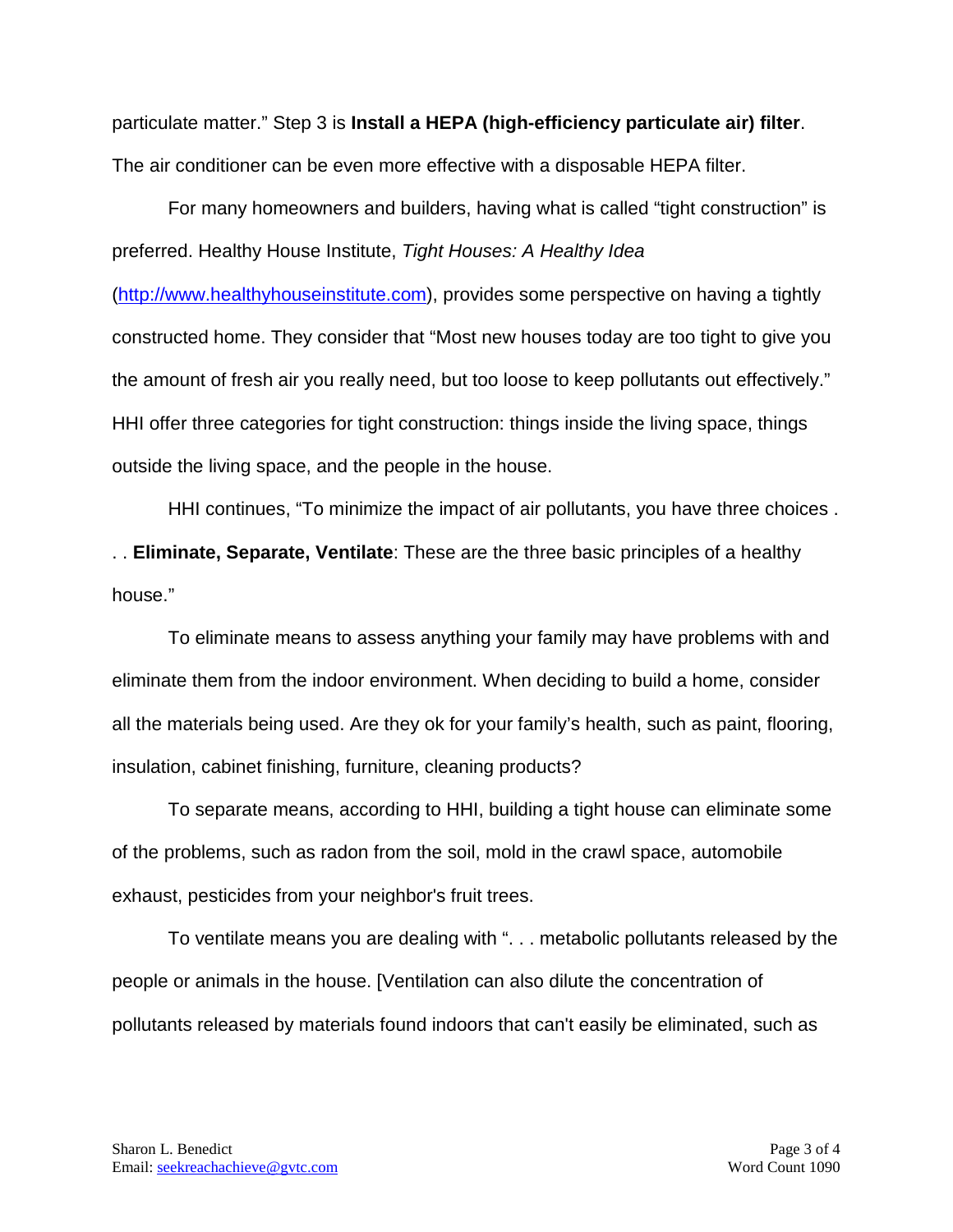cooking odors, tobacco smoke on your guest's clothing, or fragrances clinging to your mail.]"

HHI discusses two types of mechanical ventilation for healthy houses. Most houses have what is called "Local Ventilation." This type of ventilation happens with kitchen range hoods and bathroom exhaust fans. Moisture or odors are removed rapidly to avoid them from moving through the rest of the house. General Ventilation is the second type, which is missing in most homes. Fresh air is needed in all rooms on a continuous basis. HHI explains this type of system. "A general ventilation system slowly brings in fresh air, and simultaneously exhausts an equal volume of stale air, so the air in the entire house is kept fresh. [General ventilation systems can be simple or complex, but basically they involve using one or two fans to bring fresh air into the house and, at the same time, expel stale air.."

So, if you are thinking about building your dream home, you may want to consider general ventilation and other possibilities for creating a healthy home, along with the cost. But, by all means, always feel free to open your windows to air out the house on those beautiful Hill Country days. In the next article, Tip 3 will be covered. Here's the hint: Breathe In, Breathe Out.

--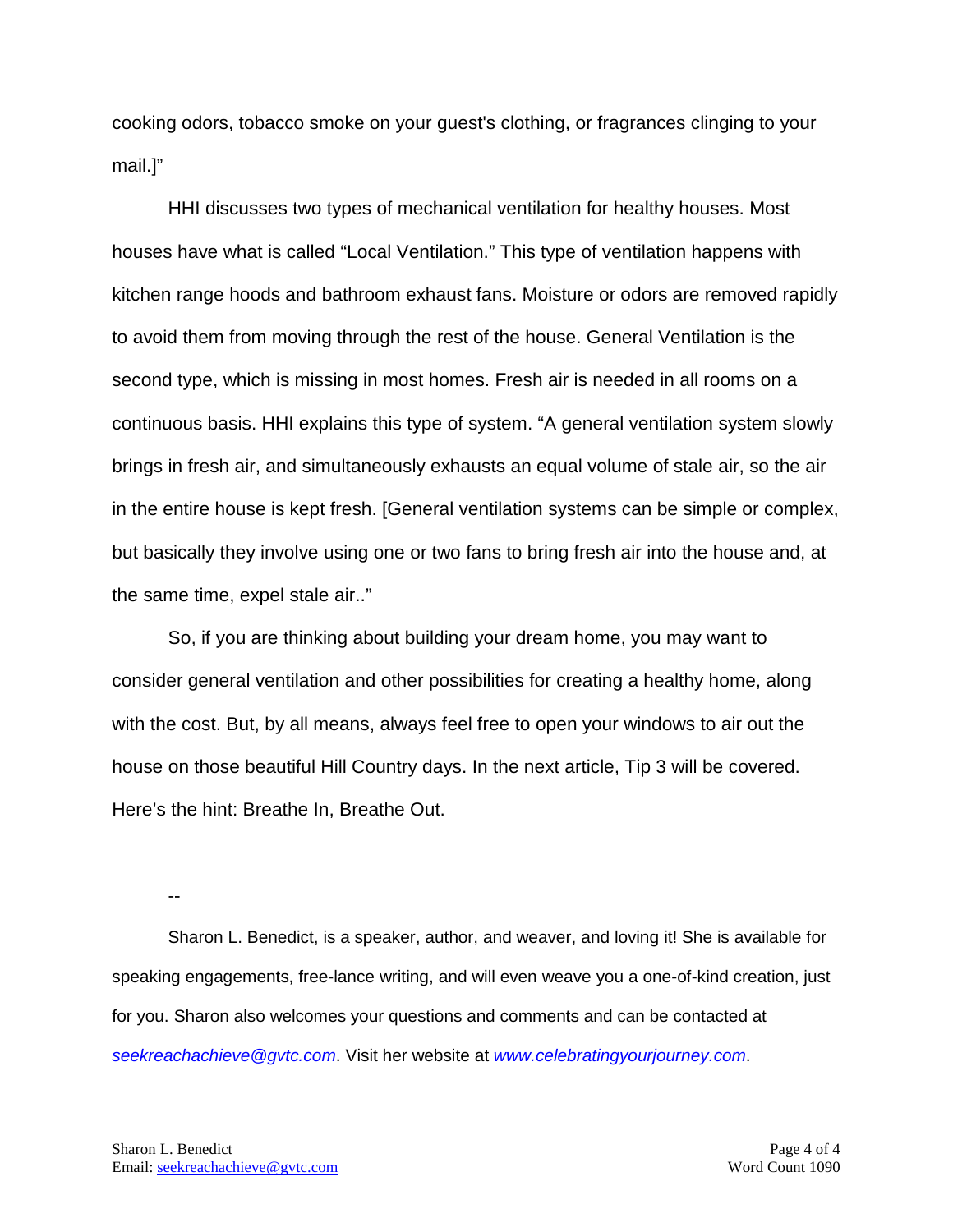*From the Heart...*



## *Housekeeping . . . tips good for you and nature, part 3*

(published in Boerne Star, Friday, June 24, 2016)

Remember Tip 3 "Breathe In, Breathe Out." When it comes to any housekeeping chores, Tip 3 is always a general rule to keep your home free of unnecessary inhalants and highly toxic products. At least, we should lock up these inhalants and other toxic products, safe from children's curiosity and any leaks or out-gassing.

What are some of these products? Although every household have their own preferences on products, there are some basic cleaning items and products that most homes have around. You will have dusting, mopping, polishing supplies, and a vacuum. You will have storage items for your trash, maybe even some baking soda to absorb odors, and hopefully recycling containers.

You will undoubtedly have all purpose cleaners, sponges, towels, scrubbers, and gloves for the kitchen and bathrooms. You will probably have a variety of specialized cleaners for glass, stone, wood, upholstery/leather furniture, appliances, and laundry. And let us not forget that within the portals of your garage, there are some of the more odoriferous and potentially toxic products.

I can't stress more the importance of reading the labels for ingredients, use, and storage to insure you are properly using any products or item and keeping your family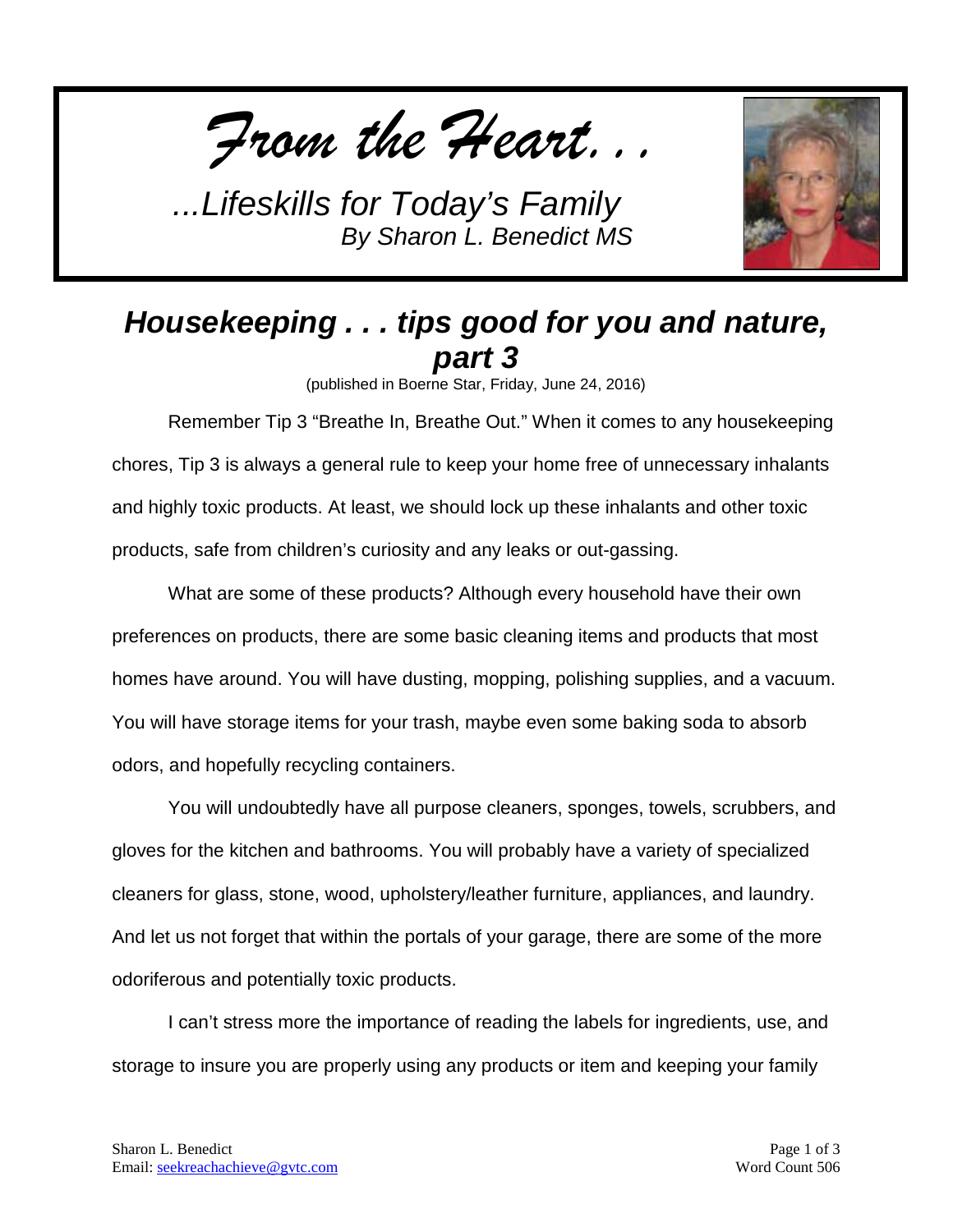safe and healthy. I would also highly recommend you choose the least toxic cleaners available free from perfumes and other nonessential ingredients.

How do we then store them? Simple Home Organization resource offers ten helps for storing these items in your home (*10 Tips for Safely Storing Cleaning Supplies at Home*, [http://simplehomeorganization.com\)](http://simplehomeorganization.com/).

#1: Always place cleaning supplies far out of reach of children by placing the containers in storage cabinets mounted high above the floor, even dishwashing liquids.

#2: Install child-safety locks and child-proof latches.

#3: Store all cleaning supplies in their original containers.

#4: Keep flammable cleaning supplies in a cool dry location in your house, and never near a flame, an electrical ignition source, or in sunlight.

#5: Acids and bases are substances that are totally incompatible with each other.

#6: Use cleaning supplies only in a place that has proper ventilation. Make sure the storage space you are using to store your cleaning supplies is also ventilated.

#7: Never ever leave a bottle or container of cleaning supplies open and unattended while you're doing your cleaning.

#8: Do not ignore any warning that says you should use such protective gear such as gloves or goggles.

#9: Properly dispose of the materials that touched the cleaning chemicals.

#10: Keep nearby a first-aid kit that includes any emergency-wash liquids.

You are encouraged to read their helps in detail online to insure you and your family can safely breathe in and breathe out.